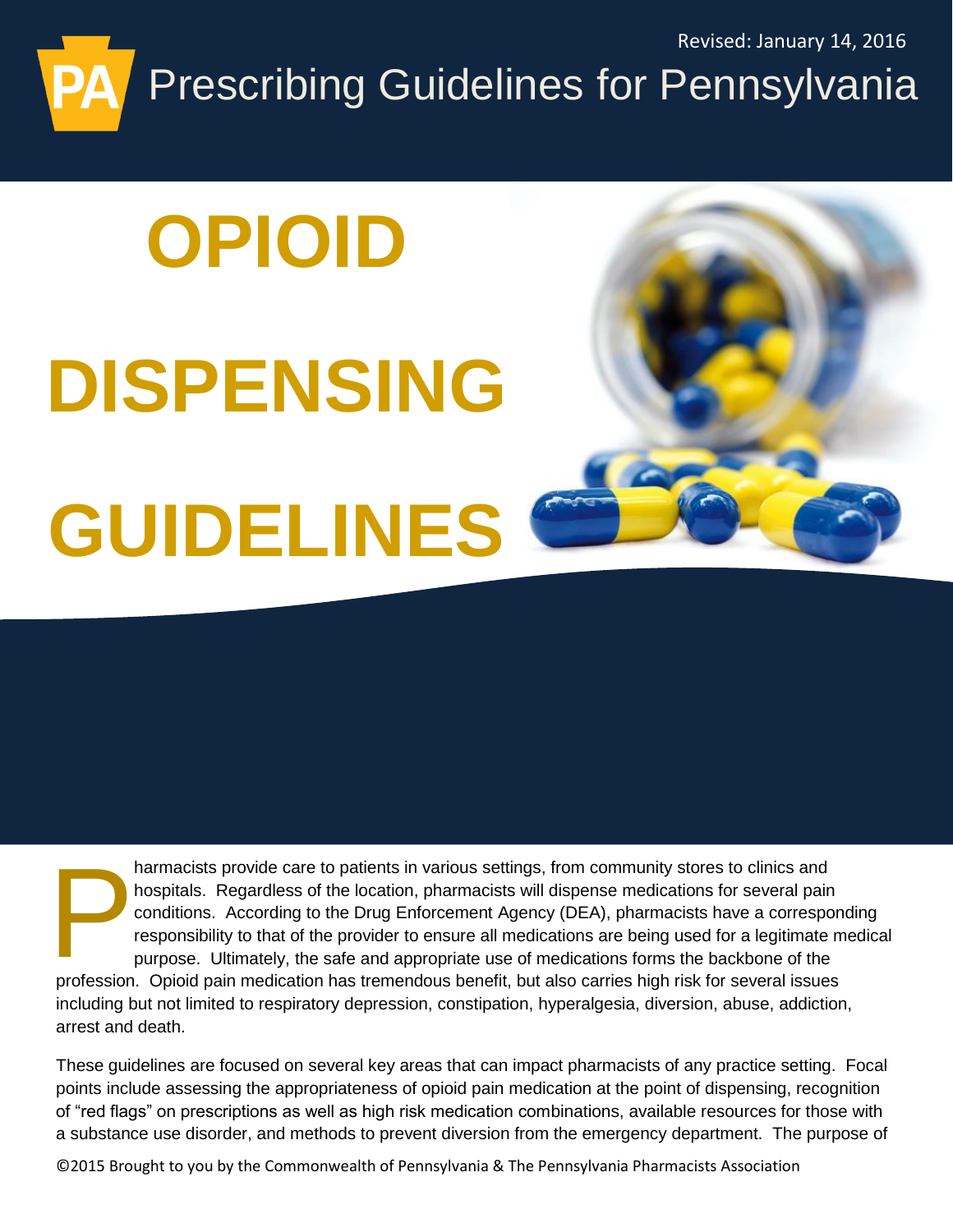

these guidelines are to aid pharmacists in ensuring that dispensed opioid pain medication is both safe and appropriate for each patient. This is only to act as a supplement to and not replacement for the clinical and professional judgment of a pharmacist.

These guidelines are divided into three sections. First is a general overview on pain therapy. This section focuses on types of pain, assessment, and medication therapy management information. The second section acts as a checklist to ensure all dispensed medications are safe and appropriate for the patient in the community and hospital setting. The third section focuses on resources available to the pharmacist, patient and family for assistance with substance use disorder

# **SECTION I - GENERAL OVERVIEW ON PAIN THERAPY ASSESSING AND TREATING PAIN**

#### **Pain can be broken down into two distinct qualities1,2,3**

- 1. When inquiring as to specific pain pathologies, most patients will define the quality of pain into one of two categories. The first is known as nociceptive pain and is usually described as sore, aching, tight or twisting. This is a common pain with known etiologies to the patient, such as arthritis, muscle spasms, and traumatic injury. This type of pain is usually felt more towards the morning, or after long periods of rest. The best types of medication used to treat this type of pain would be NSAIDs, muscle relaxants, acetaminophen and, at times, opioids.
- 2. The second type of pain is known as nerve based and is usually described as burning, tingling, stabbing, stinging, numbing, or electric. Unlike nociceptive pain, patients may be unaware as to how this pain developed. Commonly, there would be inflammation or impingement on a nerve, or actual damage to the nerve that would result in this condition. Nerve based pain can be present throughout the day and is especially felt at night. The best medication classes for this type of pain include anti-convulsants and antidepressants. Keep in mind that these types of medications need to be at the right dose for an appropriate amount of time in order for the patient to experience the full benefit. This is in stark contrast to the medications used for nociceptive pain, which can be effective with a single dose in a short period of time.

#### **Pain Assessment and the PQRST-U**

A proper pain assessment is crucial to better understanding not only medication selection, but also the need for adjunctive therapies to manage the physical, emotional, and/or spiritual needs of the patient.

The common pain assessment tool is known as the "PQRST-U" method shown on page 3. $^4$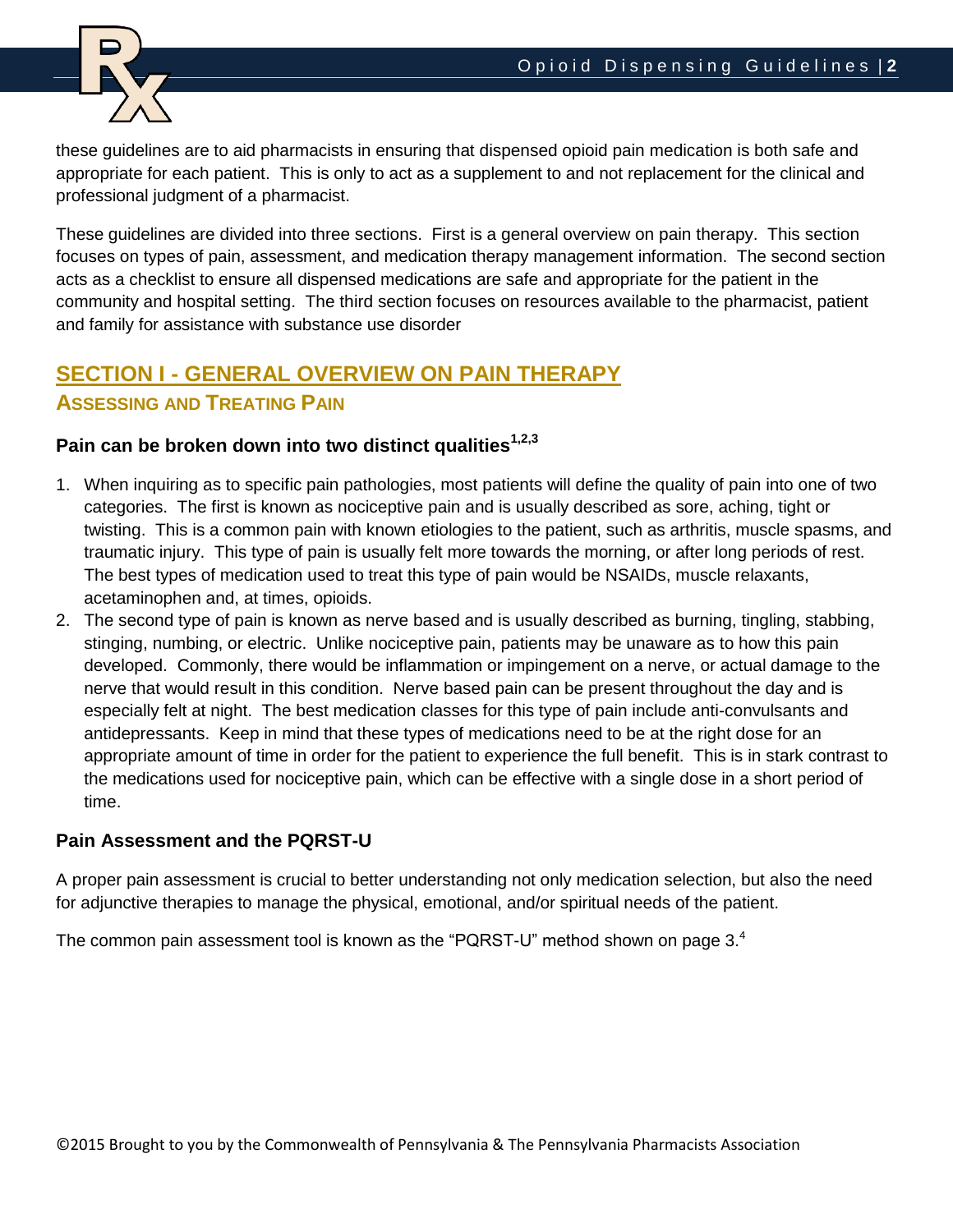

# **PQRST-U**

| <b>Assessment Question</b>                | <b>Explanation</b>                                                                                                                                                                                                                                                                                                                                                                                                                                           |
|-------------------------------------------|--------------------------------------------------------------------------------------------------------------------------------------------------------------------------------------------------------------------------------------------------------------------------------------------------------------------------------------------------------------------------------------------------------------------------------------------------------------|
| Palliative/<br><b>Aggravating Factors</b> | What makes the pain better and what makes the pain worse? This<br>can be medications, activities, non-pharmacologic therapies and<br>alternative therapies.                                                                                                                                                                                                                                                                                                  |
| Quality                                   | What does the pain feel like? This is the most important question as<br>it best determines the type of pain and appropriateness of the current<br>medication regimen                                                                                                                                                                                                                                                                                         |
| Radiation                                 | Does the pain travel (as in sciatica) as it may represent a different<br>type of pain requiring alternative therapies                                                                                                                                                                                                                                                                                                                                        |
| Severity/Sleep                            | What is the intensity of the pain on a scale? High medication use<br>with high level of pain should act as a red flag to lack of efficacy.<br>Also, it is important to track hours of sleep a night. Chronic pain<br>highly effects quality of sleep, causing mostly insomnia. With fatigue<br>and sedation being common adverse effects of several pain<br>medications, knowing when to dose these based on sleep is<br>important for patient centric care. |
| <b>Time</b>                               | What time of day does the pain hurt the most? Coupling this<br>information to the amount of sleep a patient gets lends to better<br>timing of medication use throughout the day. Should the patient<br>experience pain more in the morning, taking medication prior to bed<br>will help prevent this. Pain experienced in the afternoon/evening<br>should result in medication being taken earlier in the day.                                               |
| You                                       | How does the pain affect you? Question to find the impact pain is<br>having on emotions, relationships, feelings of self-worth, family life.<br>This is important as extreme emotional pain can impede medication<br>therapy efficacy. This can open the door for the patient to be referred<br>to a psychologist or social worker for cognitive behavioral therapy.                                                                                         |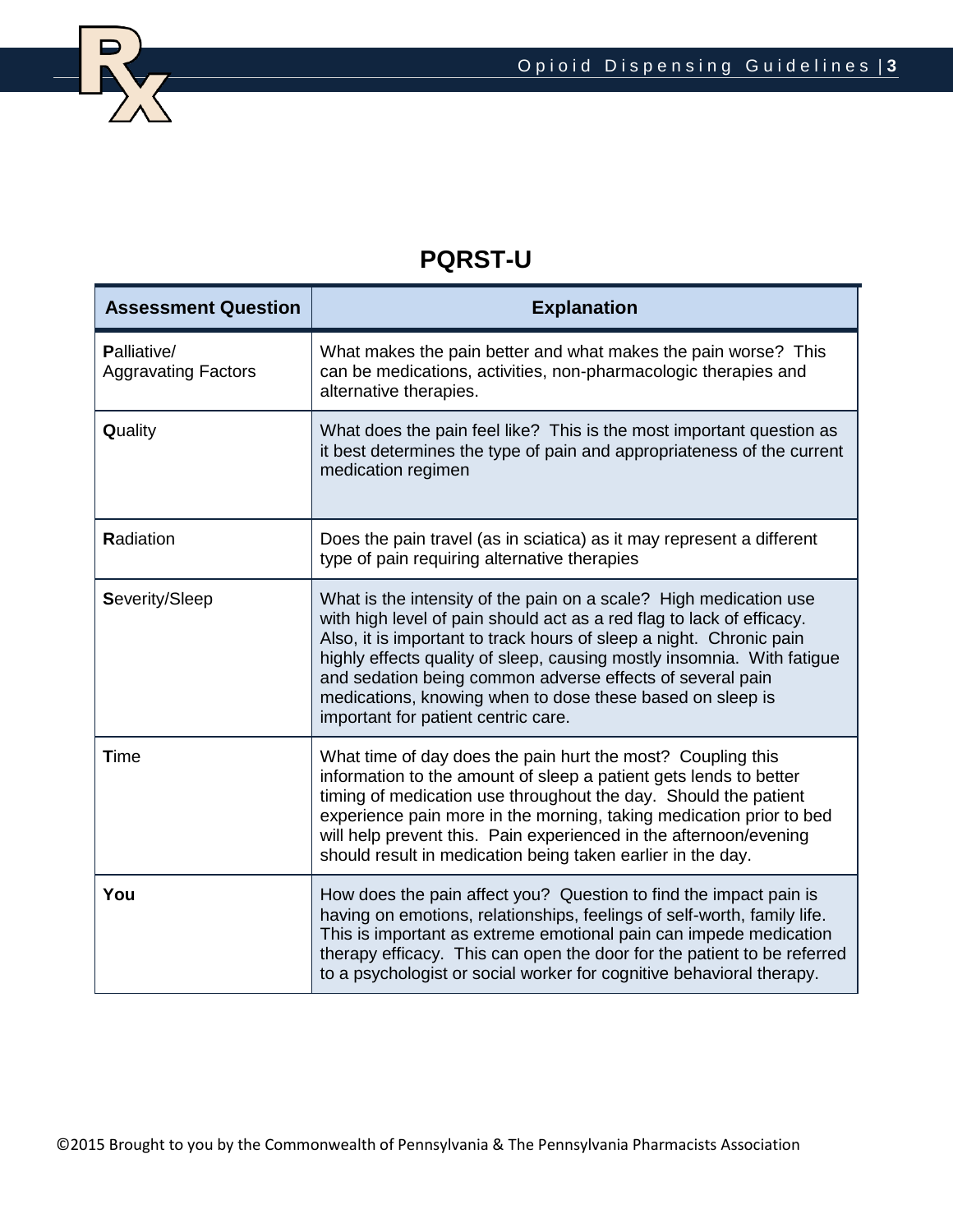

# **Opioid Medications Require Appropriate Monitoring for Safety and Efficacy<sup>5</sup>**

 Opioid pain medication can be a very effective option for both acute and chronic pain. Ultimately, the goal of opioid therapy is to aid in the development and completion of physical and emotional therapies. While

the patient is progressing through their prescribed nonpharmacologic therapies, work with the provider to wean the patient to the lowest effective dose of opioids.

 Opioid pain medication can be broken down into two distinct classes based on duration of action. Short acting medications (immediate release forms of oxycodone, morphine sulfate, hydrocodone) are mostly used as initial opioid therapy, especially in acute situations. For chronic pain, short acting opioids are commonly seen for treatment of breakthrough, or episodic pain. Long acting (oxycodone extended-release, morphine sulfate extended-release, fentanyl patches, methadone) should never be used as initial therapy due to a high risk of respiratory depression. These should only be considered when a patient is on a stable dose of short acting opioids in an effort to improve baseline coverage and decrease pill burden. Occasionally, patients will be on both long and short acting opioids at the same time. If an assessment finds that the patient is taking high amounts of short acting and asking for more, then increasing the long acting is the most appropriate option. Providing better baseline coverage can result in improved pain control and less use of short acting medications.

| <b>Opioid Tolerance Development</b>                                                                                                             |                  |  |  |  |
|-------------------------------------------------------------------------------------------------------------------------------------------------|------------------|--|--|--|
| <b>Medication</b>                                                                                                                               | <b>Dose/Time</b> |  |  |  |
| <b>Oral Morphine</b>                                                                                                                            | 60 mg/day        |  |  |  |
| <b>Transdermal Fentanyl</b>                                                                                                                     | 25 mcg/hour      |  |  |  |
| <b>Oral Oxycodone</b>                                                                                                                           | 30 mg/day        |  |  |  |
| <b>Oral Hydromorphone</b>                                                                                                                       | 8 mg/day         |  |  |  |
| <b>Oral Oxymorphone</b>                                                                                                                         | 25 mg/day        |  |  |  |
| <b>Note:</b> Patients are considered opioid tolerant<br>when on these doses or an equianalgesic dose of<br>another opioid for at least one week |                  |  |  |  |
| *Pharmacists should always question immediate                                                                                                   |                  |  |  |  |

past medication use at these doses prior to dispensing a new prescription for a long acting opioid

# **High doses of opioid medication does not necessarily result in improved pain control5,7,8,9**

- Several guidelines and hospital systems recommend that doses of opioid medication should not exceed 120 mg of morphine or morphine equivalent per day. Doses over this limit should indicate a call to the provider. Currently, the Pennsylvania Medical Society prescribing guidelines recommend 100 mg per day as the max dose. In order to determine a total daily dose, simply add the strengths of all long and short acting opioid taken daily.
- Taking doses over the recommend amount may result in an increased risk of opioid induced hyperalgesia, a phenomenon where higher doses of pain medications lead to increased pain. The best method of treatment is to reduce the amount of opioid that a patient is taking.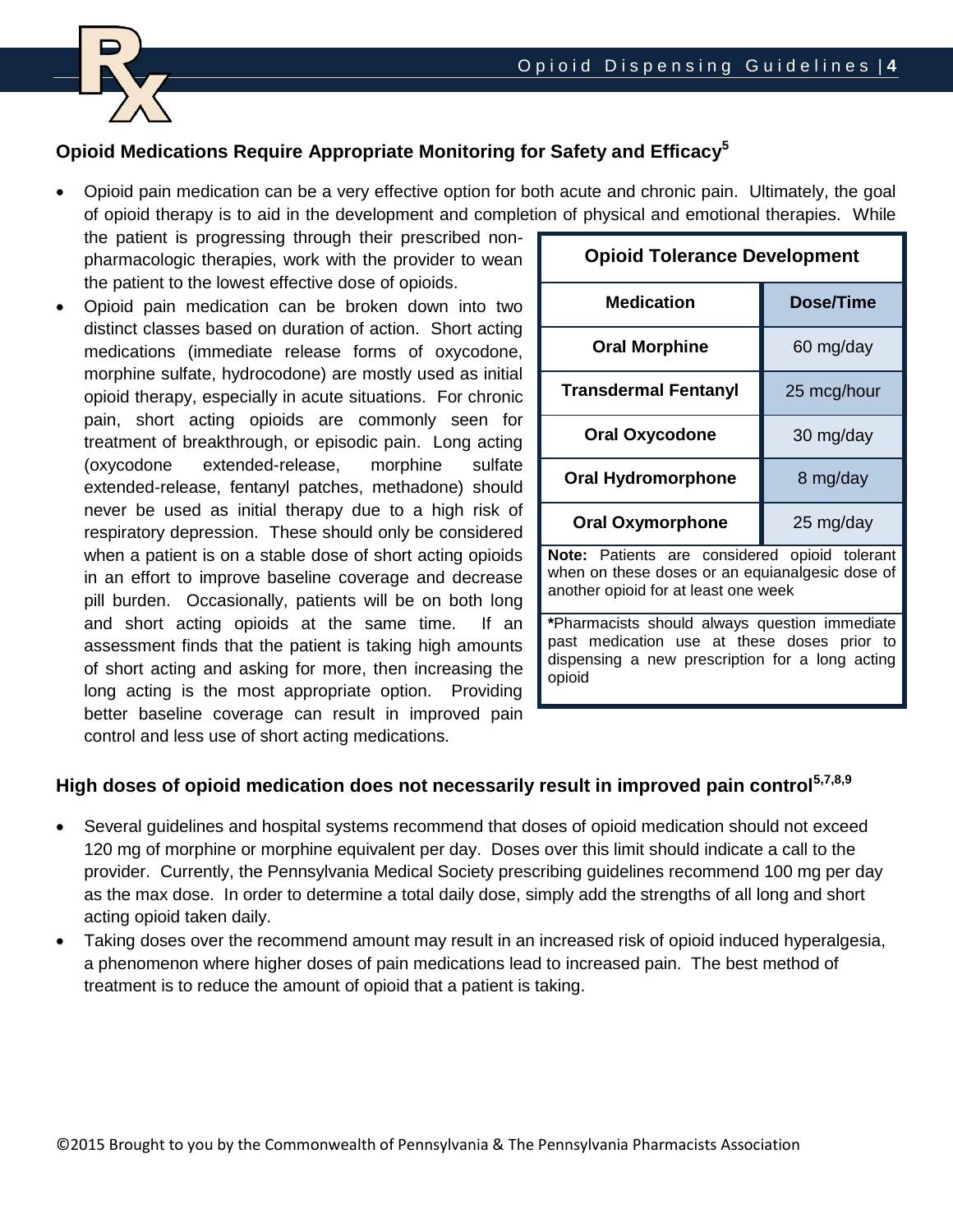

#### **Developing a weaning schedule prior to contacting a provider will result in improved care coordination for the patient5,7,8,9**

 Weaning opioid medication too rapidly can result in signs of withdrawal such as sweating, tremor, flu like symptoms, anxiety, restlessness, and insomnia. Though not deadly, opioid withdrawal is extremely uncomfortable, but patients will recover in time. Progressing at a slow rate reduces the risk of developing these symptoms. Should these signs present, the rate should be decreased to allow more time between

each dose reduction. Opioid withdrawal is not a sign of addiction; it is a common reaction to discontinuing opioids after a given period of time. Recommend a 10% reduction in total daily dose secondary to the half-life of the medication. Common products are listed in the following table.

| <b>Medication</b>                                                                                                                                        | <b>Wean Rate Examples</b><br>Reduce by 10% every: |  |  |  |
|----------------------------------------------------------------------------------------------------------------------------------------------------------|---------------------------------------------------|--|--|--|
| Oxycodone and Morphine Extended Release*                                                                                                                 | 3 days                                            |  |  |  |
| <b>Fentanyl Patch</b>                                                                                                                                    | 9 days                                            |  |  |  |
| <b>Methadone</b>                                                                                                                                         | 14 days                                           |  |  |  |
| *it is possible to wean immediate release products faster due to a shorter half-life. See<br>individual package inserts for product specific information |                                                   |  |  |  |

• It is possible that as people begin to wean that they will need emotional and psychological assistance; consider a recommendation to see a counselor. Once a wean is complete or near complete the use of other appropriate medication can be considered.

#### **Recently, methadone has risen in popularity as a treatment for chronic pain4,6**

- Methadone is a very useful agent against nerve based pain as well as nociceptive pain. Unfortunately, methadone has a negative reputation of only being used to treat opioid addiction. Though it is commonly used for this purpose, methadone has been rising in popularity for its use in pain management. Methadone can be prescribed by any physician or other eligible prescriber working within his/her scope of practice. When used for opioid detoxification, methadone is dispensed in a registered treatment facility. Only buprenorphine/naloxone can be prescribed, along with a special DEA number, and used for outpatient detoxification. Placing "for pain" in the sig code allows the use of methadone for chronic pain management.
- Methadone does come with its own monitoring parameters. Unlike other commonly used opioids, methadone is known to cause arrhythmias. For patient safety, it is recommended that an EKG be obtained at baseline, 4 weeks, 6 months, and yearly. At the point of dispensing, the patient should be asked if he/she has received this recently. It is also important that the pharmacist conduct a thorough chart review to look for other agents that can prolong the QTc interval, leading to higher risk of arrhythmia when used in combination with methadone. Example agents include: tri-cyclic antidepressants, citalopram 40 mg in the elderly, and long term use of antibiotics among others.
- Determining an appropriate dose of methadone is difficult as there is no clear cut conversion that is widely accepted. Though various models exist, a common thread is that no starting dose should exceed 30 mg daily. When attempting to convert, be aware that a methadone dose can only be determined from a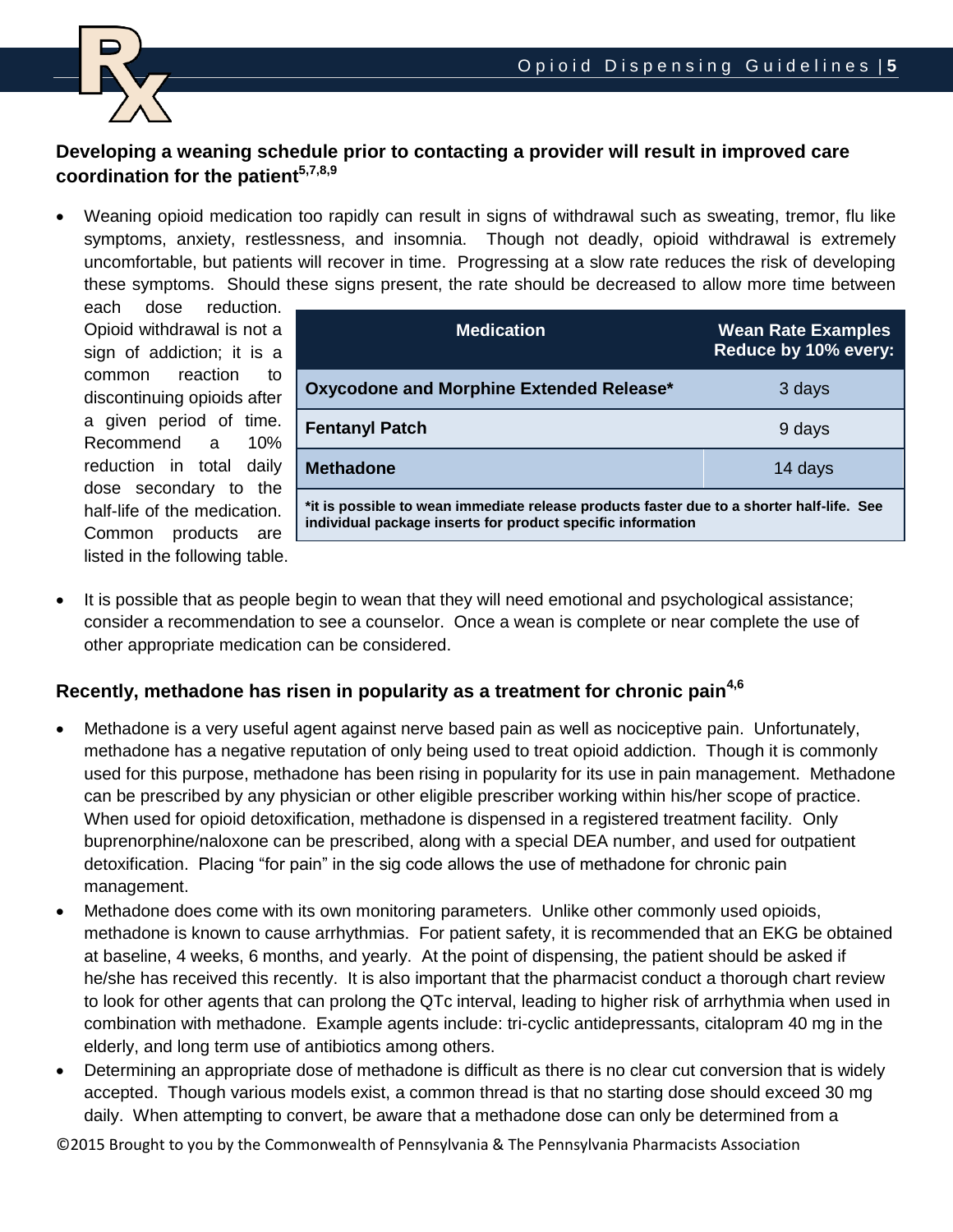

morphine dose. A common and conservative conversion is using a 10:1 ratio, where each 10 mg of morphine is 1 mg of methadone. When converting back to morphine, a common approach is using a 1:3 ratio where every 1 mg of methadone is 3 mg of morphine. Unlike other opioids, you do not have to compensate for incomplete cross tolerance once converted. With other options available, it is good practice to double check with a provider if a methadone dose appears excessive to you.

|                        | Recognizing opioid equivalencies is essential in determining if a conversion was calculated |  |
|------------------------|---------------------------------------------------------------------------------------------|--|
| correctly <sup>4</sup> |                                                                                             |  |

| <b>Drug</b>                                                                                                                   | PO (mg)                | $IV$ (mg) |  |  |
|-------------------------------------------------------------------------------------------------------------------------------|------------------------|-----------|--|--|
| <b>Morphine</b>                                                                                                               | 30                     | 10        |  |  |
| <b>Buprenorphine</b>                                                                                                          | 0.4                    | 0.3       |  |  |
| <b>Codeine</b>                                                                                                                | 200                    | 100       |  |  |
| Fentanyl*                                                                                                                     | $\qquad \qquad \cdots$ | 0.1       |  |  |
| Hydrocodone                                                                                                                   | 30                     | --        |  |  |
| Hydromorphone                                                                                                                 | 7.5                    | 1.5       |  |  |
| Oxycodone                                                                                                                     | 20                     | 10        |  |  |
| Oxymorphone                                                                                                                   | 10                     |           |  |  |
| <b>Tramadol</b>                                                                                                               | 120                    | 100       |  |  |
| $+ -$<br>the contract of the contract of the contract of the contract of the contract of the contract of the contract of<br>. |                        |           |  |  |

\*Please refer to the package insert for dosing conversions of the fentanyl patch

# **SECTION II - CHECKLISTS FOR PHARMACISTS**

# **A SYSTEMATIC APPROACH TO RECOGNIZING AND RESOLVING RED FLAGS**

When filling a prescription, regardless of practice setting, following this checklist can help the pharmacist ensure that the patient is receiving medication that is both safe and appropriate while mitigating the risk of diversion. The following are tools to assist pharmacists in making appropriate decisions regarding the dispensing of controlled substances. Each on its own is not necessarily a sole indicator of potential medication misuse and/or diversion.

#### **Verify the legitimacy of the patient, the provider and the prescription.**

- $\circ$  Utilize VIGIL: the foundation of VIGIL is a collaborative prescriber/pharmacist relationship<sup>10,11</sup> VIGIL is the acronym for a 5-step risk management strategy designed to empower clinicians to appropriately prescribe opioids for pain by reducing regulatory concerns and to give pharmacists a framework for resolving ambiguous opioid analgesic prescriptions in a manner that preserves legitimate patient need while potentially deterring diverters.
	- **V**erification: Is this a responsible opioid user?
	- Identification: Is the identity of this patient verifiable?
	- **G**eneralization: Do we agree on mutual responsibilities and expectations?
	- Interpretation: Do I feel comfortable allowing this person to have controlled substances?
	- Legalization: Am I acting legally and responsibly?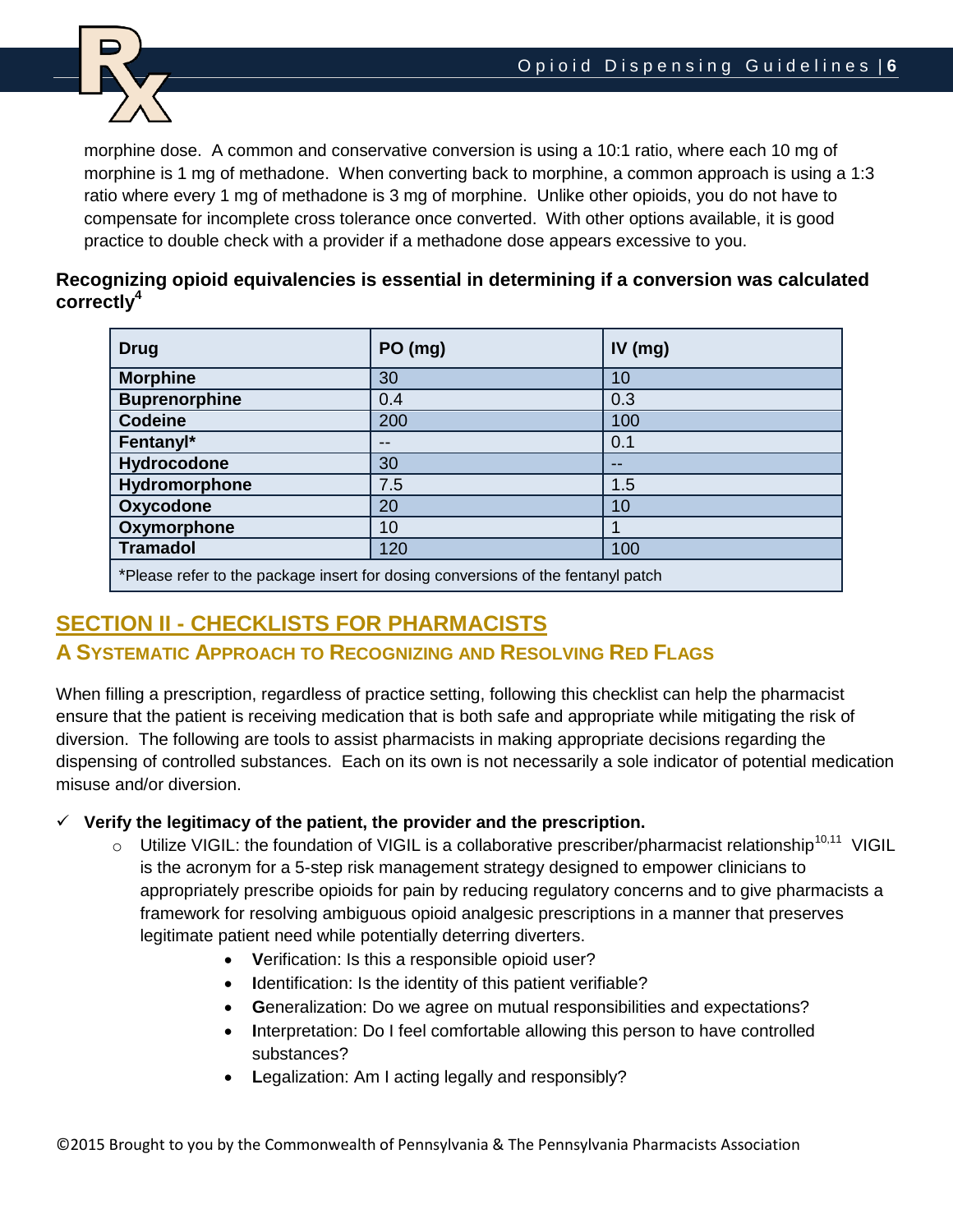

- o Patient validation
	- Patient not known to the pharmacy.
		- Obtain a valid government issued photo ID and document on back of the prescription.
	- **Patient has insurance but insists on paying cash.**
	- **Patient's address is out of pharmacy's normal trading area.**
	- **Utilizing multiple prescribers.**
	- Only prescriptions for controlled substances in profile.
	- **Early refills on controlled substances, especially multiple times for lost or vacation supply.**
	- **Patient uninformed to therapy or has unrealistic expectations.**
	- Check Prescription Monitoring Program when applicable.
- o Prescriber validation
	- Prescriber writes for the same or similar medications in the same strength and quantity for many or multiple patients particularly without regard to the patient's age, sex, height, weight, or other existing medical conditions.
	- **Prescriber writes for the same "cocktail" or combination of drugs.** 
		- Opioid + Muscle Relaxant + Benzodiazepine
	- **Prescriber writes for excessive quantities.**
	- **Prescriber is located outside the pharmacy's typical geographical area.**
	- **Prescriber writes a prescription outside their normal scope of practice.** 
		- Is the provider Board Certified in pain management or addiction medicine?
	- Well known that the prescriber does not take insurance.
	- **Patients from a particular prescriber come in groups.**
- o Prescription validation
	- **Forgeries irregularities on face of prescription.**
	- **Patient drops off at times when difficult to reach the prescriber (evenings or weekends).**
	- **Contains misspellings.**
	- Contains atypical abbreviations or directions fully written out.
	- Internet printout, preprinted or stamped, prescriber's handwriting too legible, different colored inks or handwriting, eraser marks.
	- Missing state or Federal requirements for a controlled substance prescription.
	- Contains writing or markings that would indicate it was turned away or filled previously by another pharmacy.
- $\circ$  Should you discover an issue and decide to use your professional judgment to not dispense, a pharmacist should:
	- Address in a calm, controlled manner.
	- Be respectful and never accuse the patient of doing something wrong.
	- Report to authorities when a prescription is confirmed by the prescriber as fraudulent or forged, contact the local police.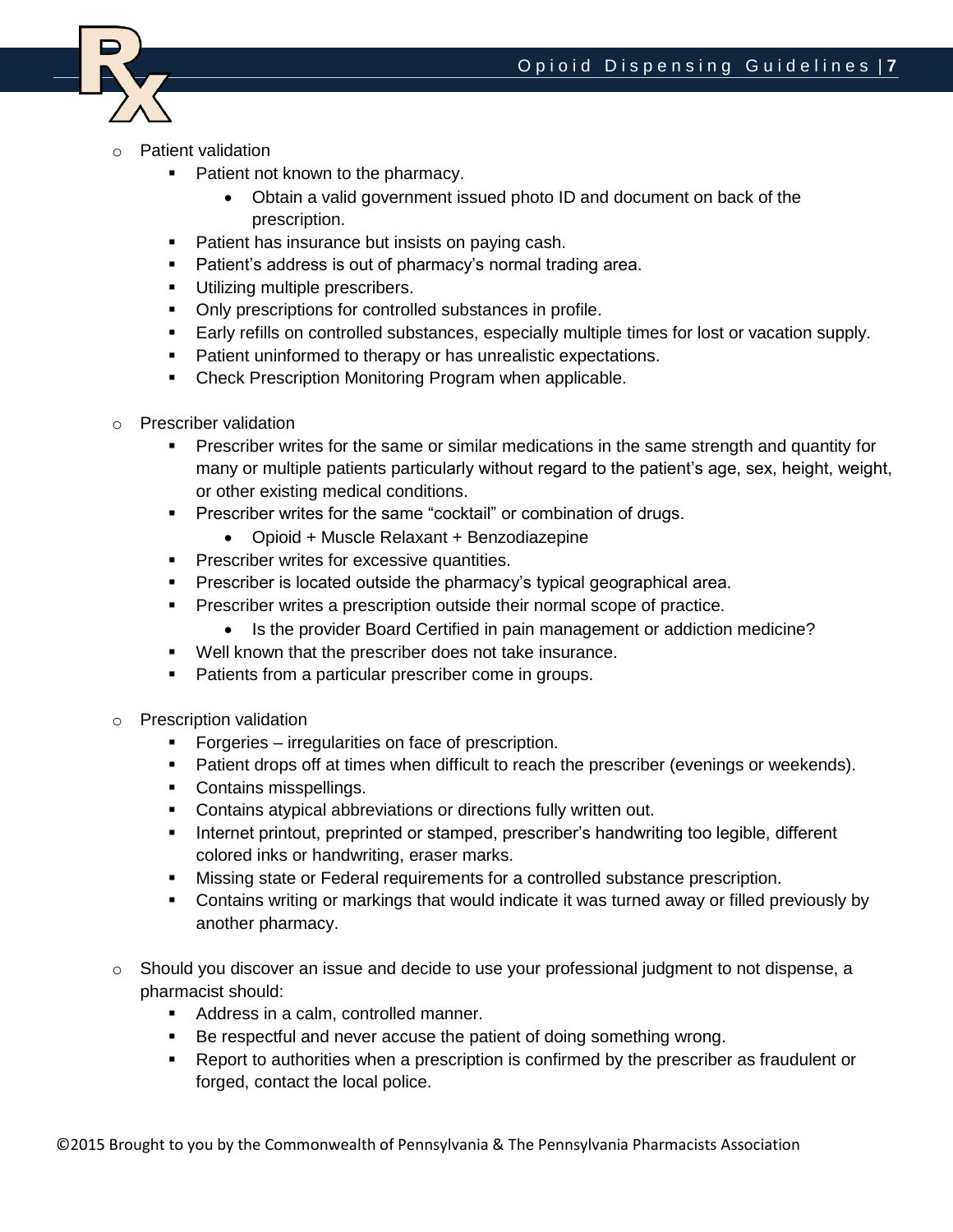

- $\checkmark$  Ensure the medication, dose and quantity is both safe and appropriate for the patient and **condition.**
	- o Are the amounts prescribed consistent with the indication?
		- **Prescribed solely for provider convenience**
		- **Prescribed for the financial advantage of a third party payer**
	- $\circ$  Is the patient experiencing nerve based pain and receiving appropriate therapy with adjunctive agents?
	- $\circ$  Is the patient receiving non-pharmacologic therapy appropriate for their pain condition?
		- Physical therapy
		- **P** Psychological therapy for emotional issues secondary to pain
- **Determine if the prescription will introduce drug-drug interactions with other new or already existing prescriptions.**
	- $\circ$  Be aware of the "Holy Trinity" of oxycodone + carisoprodol + alprazolam
		- Question other medication combinations within these classes
	- $\circ$  Tramadol + zolpidem + trazodone, especially in the elderly
	- $\circ$  Sedative-hypnotics + benzodiazepines
	- $\circ$  Bupreorphine + benzodiazepines
	- o Switching from Suboxone back to Subutex in a maintenance regimen

#### **Determine if the patient has a medication use agreement with the provider and your pharmacy.**

- $\circ$  If the patient is unsure, contact the provider and ask if he/she is willing to provide you, the pharmacist, a copy
- o Store copy in a secure, HIPAA compliant manner

#### $\checkmark$  Provide appropriate patient education and support.<sup>12</sup>

- o Product-specific information
- o Taking the opioid as prescribed
- $\circ$  Importance of dosing regimen adherence, managing missed doses, and prescriber contact if pain is not controlled
- $\circ$  Warning and rationale to never break or chew/crush tablets or cut or tear patches prior to use
- $\circ$  Warning and rationale to avoid other central nervous system (CNS) depressants, such as sedativehypnotics, anxiolytics, alcohol, or illicit drugs
- o Warning not to abruptly halt or reduce the opioid without physician/prescriber oversight of safe tapering when discontinuing
- o The potential of serious side effects or death
- $\circ$  Risk factors, signs, and symptoms of overdose and opioid-induced respiratory depression, gastrointestinal obstruction, and allergic reactions
- o The risks of falls, using heavy machinery, and driving
- o Warning and rationale to never share an opioid analgesic
- o Rationale for secure opioid storage
- o Warning to protect opioids from theft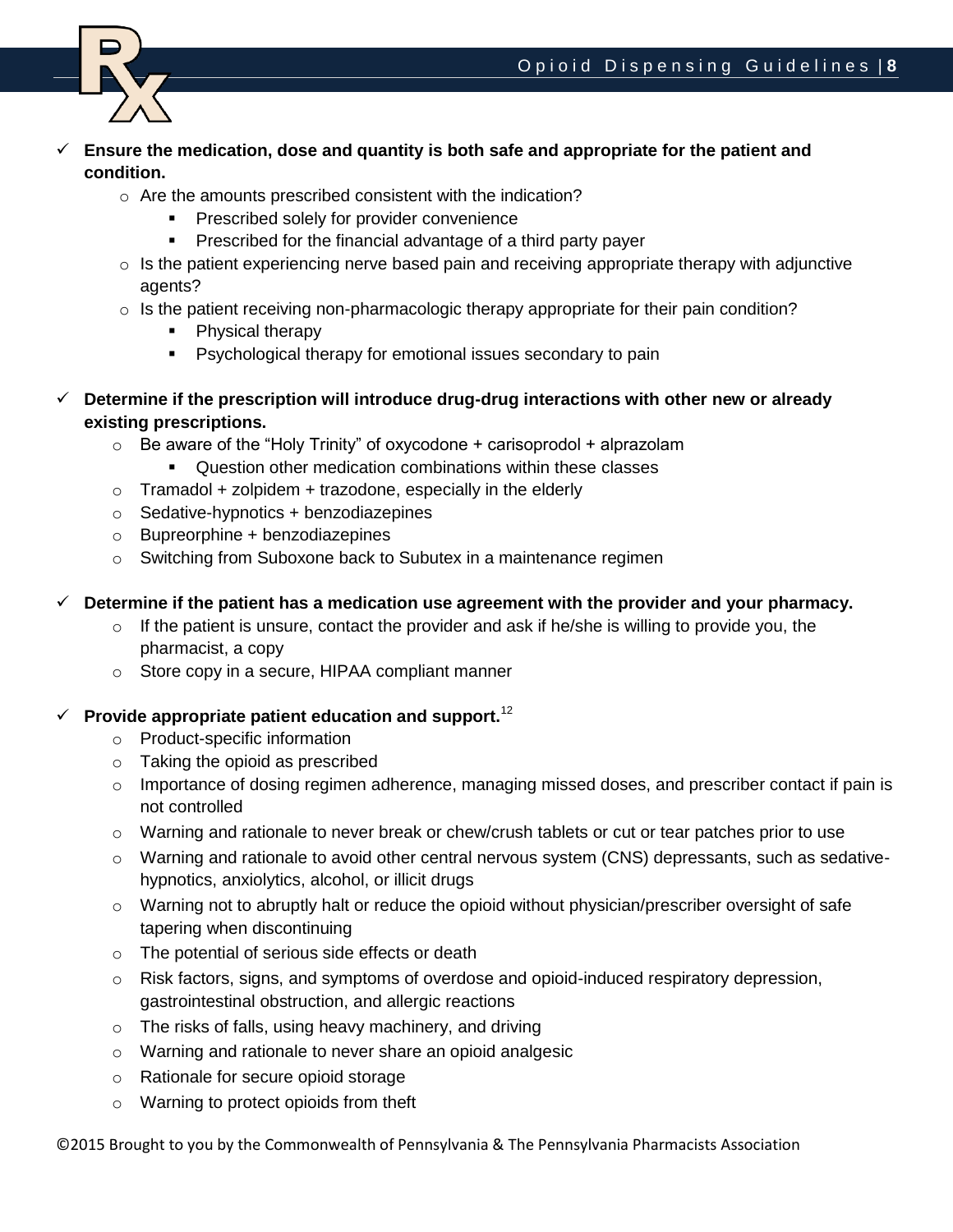

 $\circ$  Instructions for disposal of unneeded opioids, based on product-specific disposal information

#### $\checkmark$  Contact the provider with any concerns.

o Pharmacists are challenged to increase their knowledge of current clinical guidelines and, when faced with situations that do not pass the "smell test," to actively engage the prescriber in conversation about the plan of care so that patients deserving of pain relief receive it and individuals with abuse and misuse issues are not enabled but directed to appropriate intervention.

#### **When in doubt – COMMUNICATE WITH THE PRESCRIBER – not just office staff**

- o Have all pertinent information available prior to placing the call:
	- **Possible drug interactions**
	- **Maximum dosing guidelines**
	- Dispensing history if available (e.g. early refills, multiple prescribers, multiple pharmacies)
- o Ask for clarification on indication and expected length of treatment.
	- DOCUMENT THE INFORMATION in a readily accessible, but HIPAA-compliant place
- o Ask if a "pain contract" exists for the patient
	- Would the physician/prescriber be willing to provide a copy to you, the pharmacist?
	- **Ensure that the contract is stored in a readily accessible, but HIPAA compliant place.**
- $\circ$  Explain in clear and concise terms, your concerns; maintain appropriate clinical context without sounding judgmental.
	- We may not be privy to the psycho-social factors influencing a patient's condition or need for pain management.
- $\circ$  Offer to provide feedback to the physician/prescriber on patient compliance and adherence
	- Ask what mode of future communication would be most acceptable to the prescriber.
	- Ask how often the prescriber would like to receive feedback from you.
	- **FOLLOW THROUGH!**

# **Procedures to prevent over-prescribing of controlled substances from the emergency department and at hospital discharge**

#### $\checkmark$  Acute pain secondary to trauma or other event

- o Perform chart review to determine substance abuse potential.
	- Frequent ED visits, early refill requests, reports of lost/stolen prescriptions.
- o Use opioids for pain control only after considering whether non-opioid therapy would be more appropriate or not.
- o When acute pain under control, non-opioid alternatives should be used as outpatient if possible.
- $\circ$  Provider may prescribe appropriate amount of opioids to treat the acute episode and allow patient to follow up with primary care physician or pain specialist
	- Generally 2-3 days' worth of medication is sufficient.
- o Refer patient to appropriate provider for follow-up.
- o Do not prescribe long-acting opioids from the ED.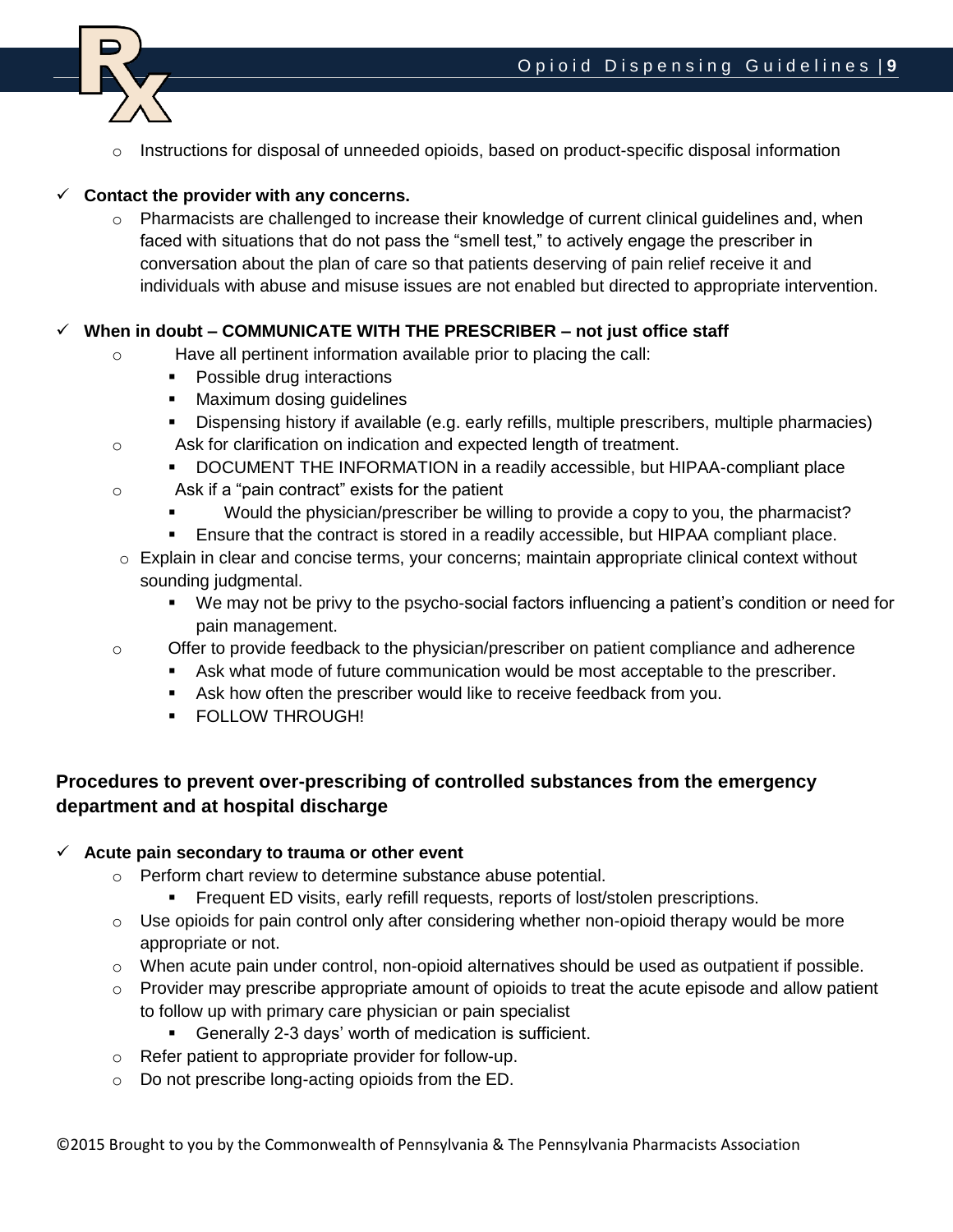

 Exception could be considered for those with terminal illness who do not wish to be admitted to hospital. Those individuals should be provided a quantity of medication sufficient to last until able to follow up with PCP or connect with hospice.

#### **Chronic pain**

- o Manage based on clinical judgment or in accordance with medication use agreement (MUA) if one exists.
- $\circ$  Patient is not permitted to use the ED as a means to not abide by their MUA or follow up with their outpatient provider.
- o Utilize Opioid Risk Tool (ORT) or other assessment tool as necessary.
- $\circ$  Avoid outpatient opioids if a chart review demonstrates a pattern of non-compliance with prior follow-up recommendations.
- $\circ$  Refer patient to outpatient provider to better manage chronic pain if appropriate.
- o Providers should not write for opioid prescription refills for patients with an MUA or provide replacement medication for lost/stolen prescriptions.
- $\circ$  If there is potential for withdrawal until patient is able to see their outpatient pain management provider, patient may be provided care for symptomatic relief
	- **Antiemetic or antidiarrheal**

#### **Acute on Chronic Pain**

- $\circ$  If the patient is under an MUA, ED physician or other hospital provider should speak with patient's outpatient provider prior to dispensing any opioid treatment or notify the outpatient provider as soon as possible.
- $\circ$  Take into consideration any information in patient's chart that indicates pattern of abuse or noncompliance.
- $\circ$  If opioid therapy is warranted, issue only enough medication to give patient time to follow up with primary care provider or pain specialist, generally 2-3 days' worth.

#### **Ways pharmacists can help**

- $\circ$  Store medications in automated pharmacy dispensing system and require passcodes to access medication.
- $\circ$  Track medication dispensing via appropriate paperwork or computer system.
- $\circ$  Utilize "to-go" packets of pain medications that have a limited quantity of medication to provide patient until their outpatient follow up.
- $\circ$  Limit dispensing of medication directly from the hospital to hours when patient's pharmacy is not open.
- o Pharmacist should review prescription to ensure DEA requirements are met.
	- Patient's name and address, provider's name and address, DEA number, drug name, strength, dosage form, quantity, directions for use, number of refills if applicable.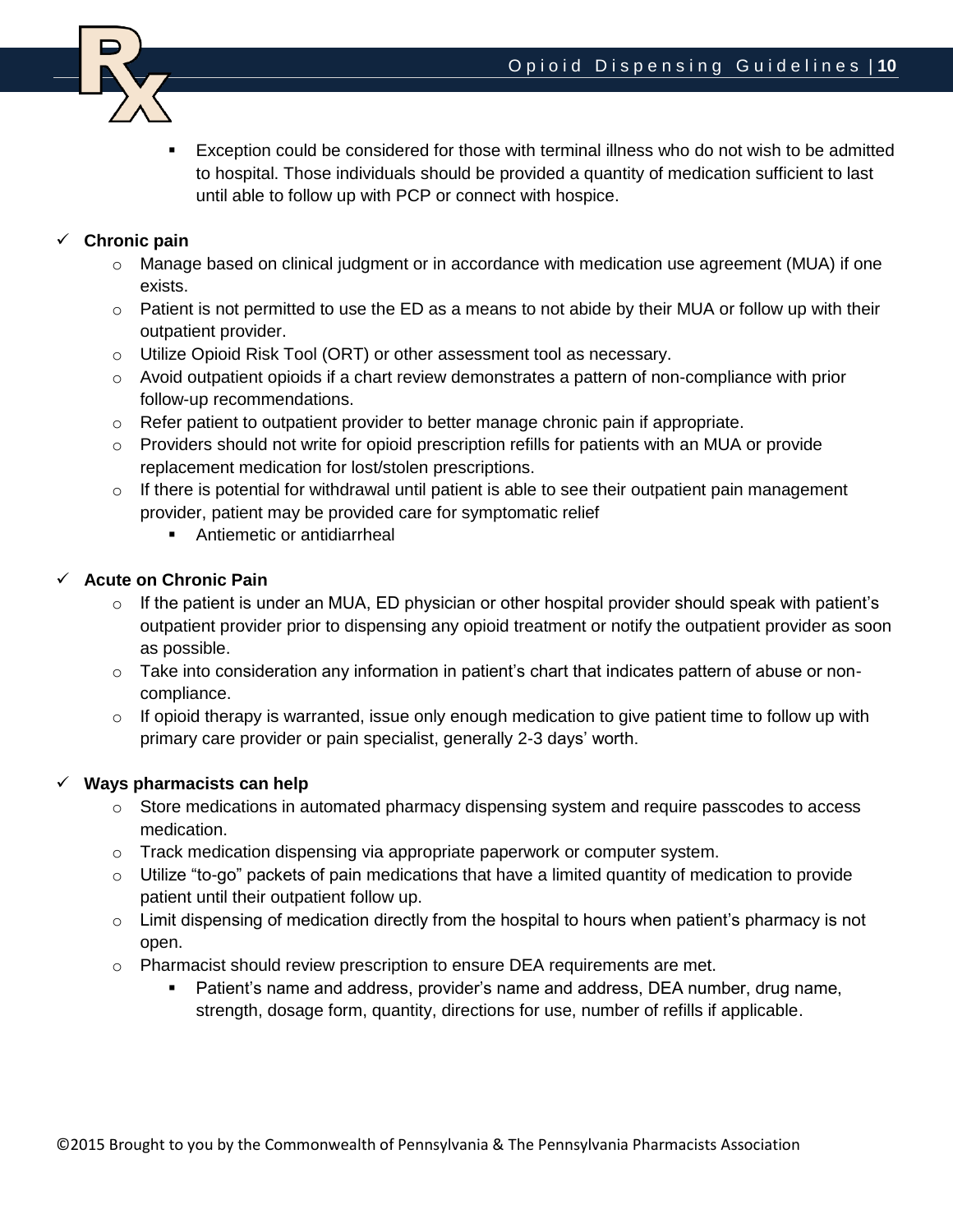

# **SECTION III – AVAILABLE RESOURCES**

#### **WHERE CAN PATIENTS AND FAMILY MEMBERS GO FOR INFORMATION ON TREATMENT OPTIONS?**

- $\checkmark$  Pharmacists can assist a patient or family to seek help for a substance use disorder. The pharmacist can screen, identify, and refer a patient or a family member to treatment.
- **SBIRT** (**S**creening, **B**rief **I**ntervention and **R**eferral to **T**reatment) is a comprehensive, integrated, public health approach to the delivery of early intervention and treatment services for persons with substance use disorders, as well as those who are at risk of developing these disorders.
	- o **Screening** quickly assesses the severity of substance use and identifies the appropriate level of treatment.
	- o **Brief intervention** focuses on increasing insight and awareness regarding substance use and motivation toward behavioral change.
	- o **Referral to treatment** provides those identified as needing more extensive treatment with access to specialty care.
- $\checkmark$  Trying to locate appropriate treatment for a loved one, especially finding a program tailored to an individual's particular needs, can be a difficult process. However, there are some resources to help with this process. For example, NIDA's handbook *Seeking Drug Abuse Treatment: Know What to Ask* offers guidance in finding the right treatment program. Numerous online resources can help locate a local program or provide other information, including:

#### **Online Resources:**

- **1.** Pennsylvania Department of Drug and Alcohol Programs Let's Work Together <https://apps.ddap.pa.gov/GetHelpNow/Index.aspx>
- 2. The Substance Abuse and Mental Health Services Administration (SAMHSA) maintains a Web site [\(www.findtreatment.samhsa.gov\)](http://www.findtreatment.samhsa.gov/) that shows the location of residential, outpatient, and hospital inpatient treatment programs for drug addiction and alcoholism throughout the country. This information is also accessible by calling 1-800-662-HELP.
- 3. The National Suicide Prevention Lifeline (1-800-273-TALK) offers more than just suicide prevention—it can also help with a host of issues, including drug and alcohol abuse, and can connect individuals with a nearby professional.
- 4. The National Alliance on Mental Illness [\(www.nami.org\)](http://www.nami.org/) and Mental Health America [\(www.mentalhealthamerica.net\)](http://www.mentalhealthamerica.net/) are alliances of nonprofit, self-help support organizations for patients and families dealing with a variety of mental disorders. Both have State and local affiliates throughout the country and may be especially helpful for patients with comorbid conditions.
- 5. The American Academy of Addiction Psychiatry and the American Academy of Child and Adolescent Psychiatry each have physician locator tools posted on their Web sites at [aaap.org](http://www.aaap.org/) and [aacap.org,](http://www.aacap.org/) respectively.